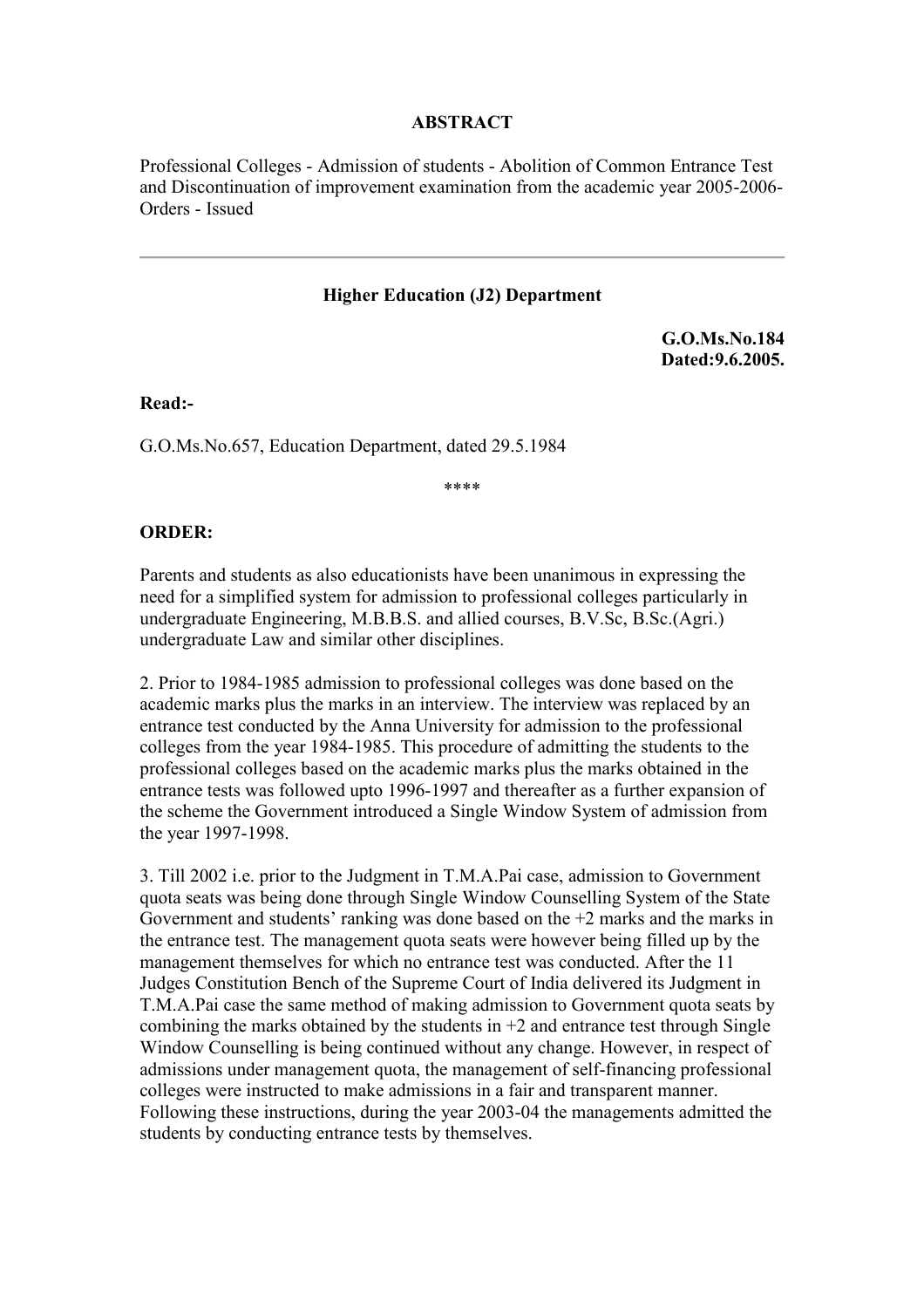4. The Five Judges Bench of Supreme Court of India in Islamic Academy of Education and Another Vs. State of Karnataka and Others in its Judgment dated.14.8.2003 has held that admission under the management quota seats has to be done based on the entrance test conducted by the State Government or by the Association of self-financing professional colleges of a particular type. In so far as Government quota seats are concerned the procedure of admission was being continued based on +2 marks and marks obtained in the entrance examination conducted by the Anna University through Single Window Counselling. In respect of admission under management quota, as per the Judgment in the Islamic Academy of education case, the Association of engineering colleges or the Association of medical colleges as the case may be, permitted by the Judge's Committee (Justice S.S.Subramani), conducted the common entrance test and admission to self-financing colleges were done based on the marks obtained in  $+2$  and the marks obtained in the common entrance test conducted by the Association in 2004-2005

5. The Government have been considering requests from various quarters for doing away with the common entrance test for admission to professional colleges. It has been opined that the Common Entrance Examination has now become a traumatic experience for parents and children as it appears to determine at one stroke the future of the child. In particular, students from rural areas are affected as the Entrance Examination operates against their chances to gain admission. The Plus 2 examination itself is a serious examination of merit as laid down by the Supreme Court. With the tremendous expansion in the educational facilities in the State, the opportunities for students in Professional Courses have been substantially enhanced. Parents are now taking enormous effort and interest in helping their wards all through the year to successfully complete the Plus 2 examination. This allows the student to develop his/her knowledge in a proper school environment over the course of the years.

6. While considering all aspects mentioned supra the judgment of the Five Judges Bench of Supreme Court in Islamic Academy of Education case indicates that,

### **"In our view what is necessary is a practical approach keeping in mind the need for a merit-based selection."**

The judgment contemplates adopting a practical approach relying on merit which the  $+2$  marks themselves constitute. A merit based system relying on the  $+2$  marks alone would thus be just and sufficient. The  $+2$  examination is itself verily an entrance test to get admitted to higher level courses and admission to Professional Courses. This obviates the need for any separate common entrance test. It is now proposed to make the admissions by ranking the students based on the marks obtained by them in the  $+2$ examination to ensure that meritorious students get their choice of colleges and courses. Further it is considered that the present system of improvement examination has led to a problematic situation in admission where large percentage of seats are cornered by a small number of students who are in a position to take such improvement examination. It acts against those who cannot afford to take coaching classes and appear for improvement examinations. It has therefore been decided that admission of students for undergraduate professional courses based on a common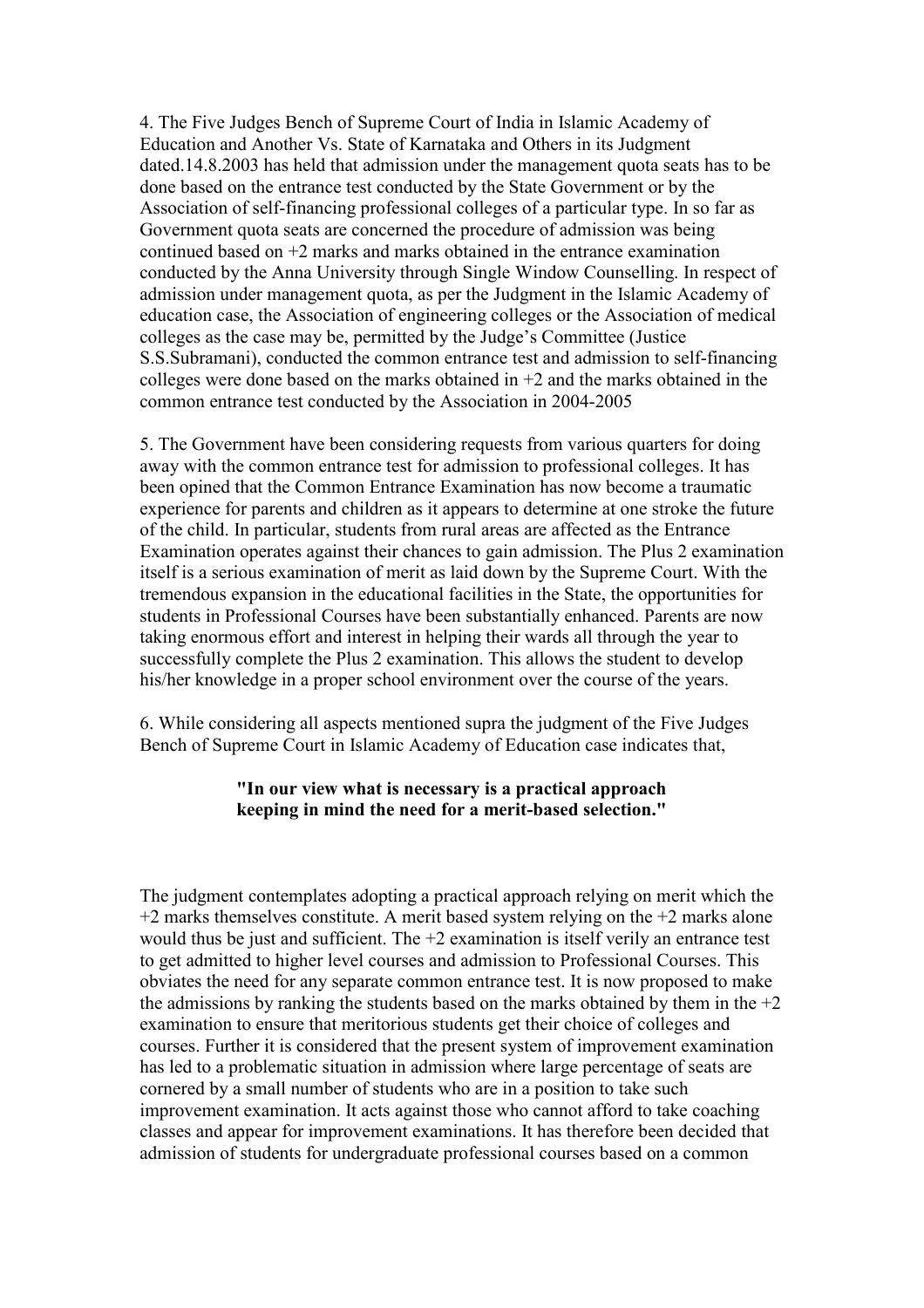Entrance Test may be abolished and the system of improvement examination may be discontinued from the academic year 2005-2006.

7. The Government accordingly direct that,

(i) a new policy of admissions be introduced for admission to various professional institutions for undergraduate courses from the academic year 2005-2006 to ensure admissions purely on the basis of the marks obtained in the +2 examination and based on the rule of reservation of the State Government. This will cover admission to B.E./B.Tech and allied courses, M.B.B.S., B.D.S., B.Pharm and allied courses, B.Sc. (Agriculture) and allied courses, B.V.Sc., B.F.Sc., Law and such undergraduate courses for which the entrance examination has been prescribed.

(ii) the procedure followed hitherto for the computation of  $+2$  marks in assessing the rank for entry into the courses spelt out in para 7(i) above be continued to be followed;

(iii) the Single Window System of Counselling for all professional courses be continued to be followed;

(iv) the following order of priority be followed to determine the rank of such students in case of two or more candidates obtaining equal aggregate marks (tie) in the related subjects:

| I Admission in respect of Engineering and     |
|-----------------------------------------------|
| allied courses:                               |
| i) Percentage of marks in Mathematics         |
| ii) Percentage of marks in Physics            |
| iii) Percentage of marks in Chemistry         |
| iv) Fourth optional subject under Part-III    |
| v) Date of birth                              |
| vi) By lot.                                   |
|                                               |
| II Admission in respect of Medical and allied |
| courses, B.Sc.(Agri) and allied courses:      |
| (A)                                           |
| i) Percentage of marks in Biology             |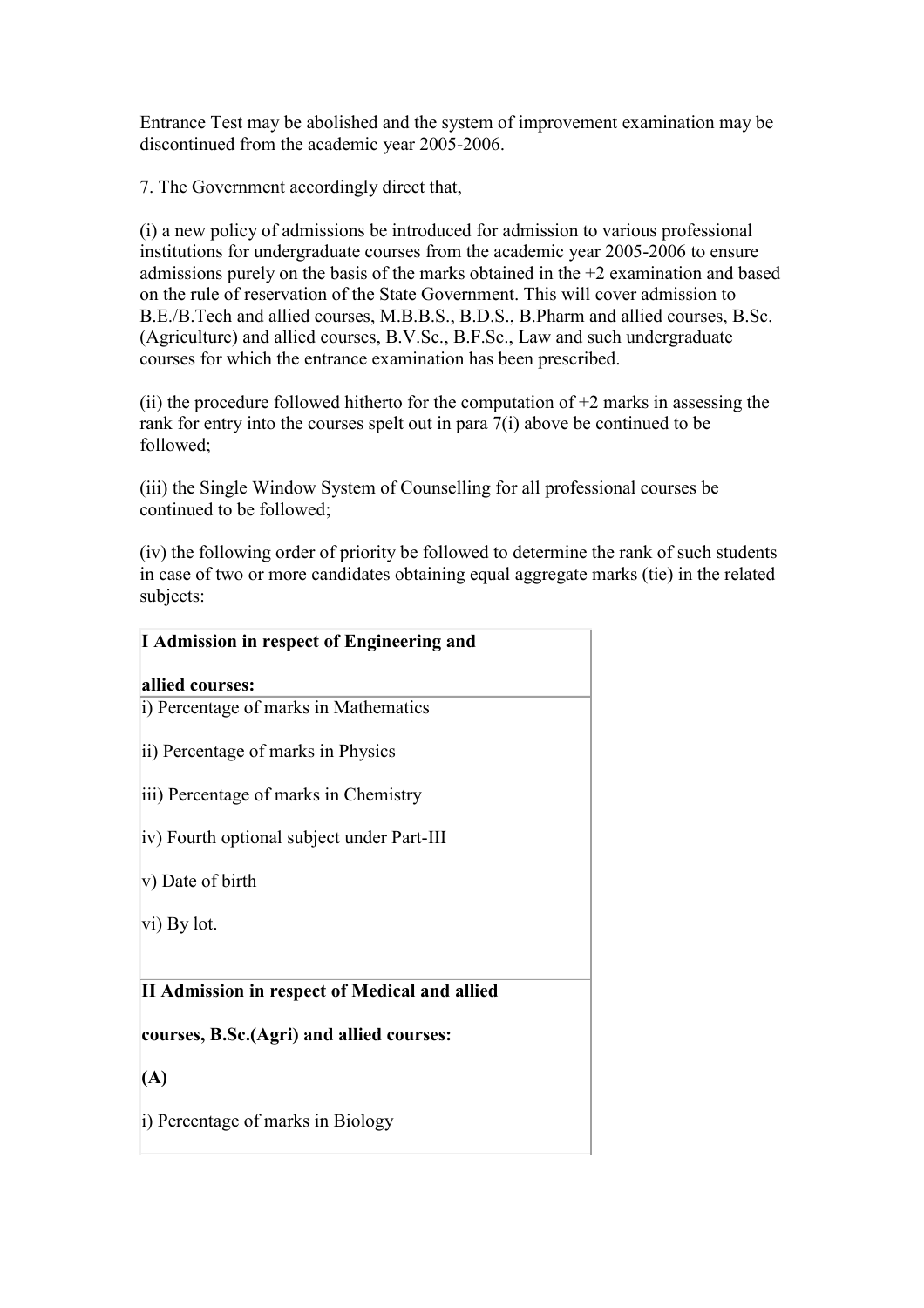# ii) Percentage of marks in Chemistry

- iii) Percentage of marks in Physics
- iv) Fourth optional subject under Part-III

v) Date of birth

vi) By lot

# **(B)**

i) Percentage of marks in Botany and Zoology

taken together

- ii) Percentage of marks in Chemistry
- iii) Percentage of marks in Physics
- iv) Percentage of marks in Botany and Zoology

taken together **\***

v) Date of birth

vi) By lot

**\* This is only in respect of those who take Botany and Zoology rather than a fourth subject in Part-III**

**III Admission in respect of B.V.Sc., B.F.Sc**

## **and allied courses:**

- **(A) Academic stream**
- (i) Percentage of marks in Biology **(or)** Botany
- and Zoology taken together
- ii) Percentage of marks in Chemistry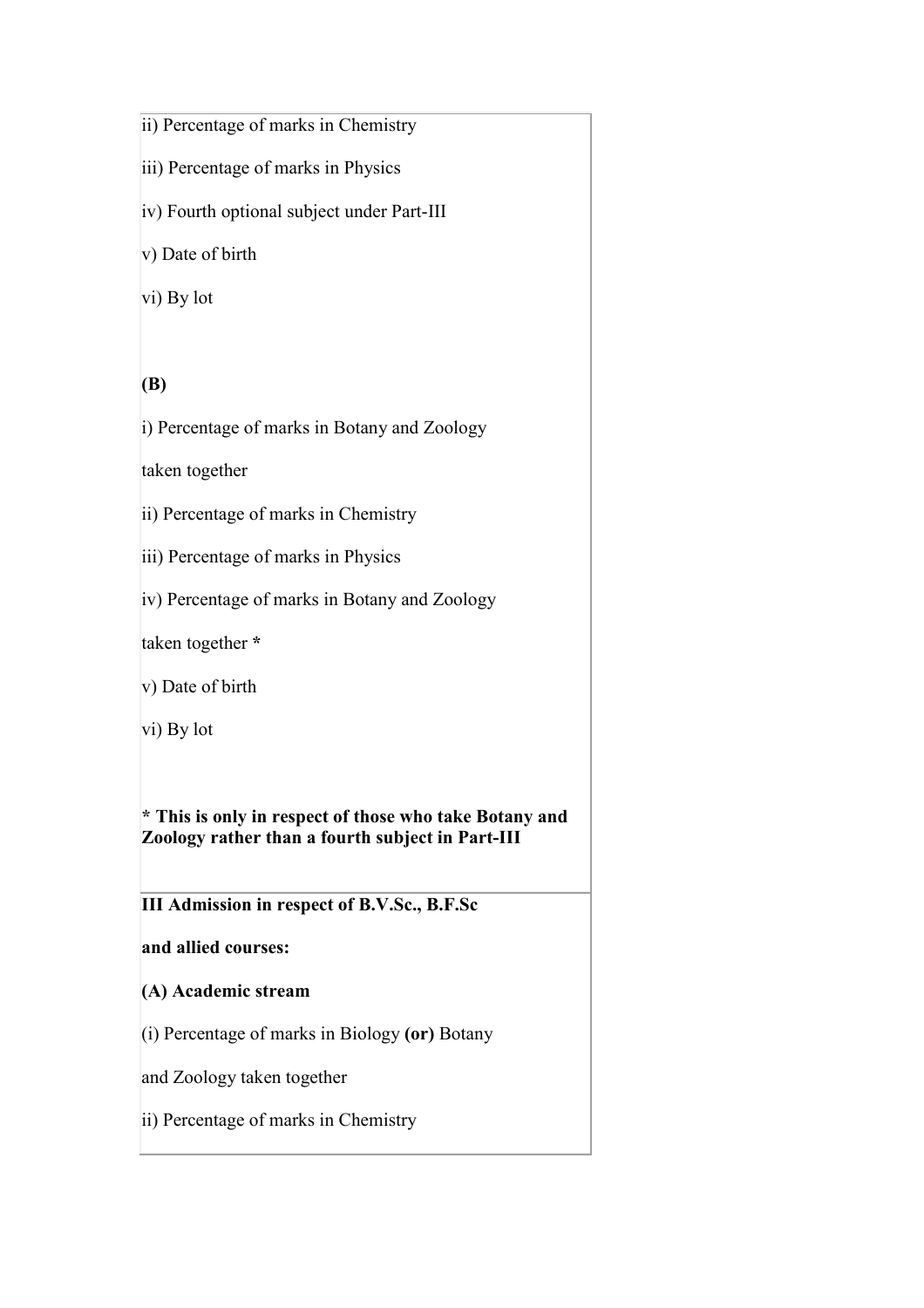| iii) Percentage of marks in Physics          |
|----------------------------------------------|
| iv) Percentage of marks in Maths.            |
| v) Date of birth                             |
| vi) By lot                                   |
| (B) Vocational stream (B.V.Sc.)              |
| i) Percentage of marks in Biology            |
| ii) Percentage of marks in Vocational theory |
| (Poultry or Dairying)                        |
| iii) Percentage of marks in Practical-I      |
| iv) Percentage of marks in Practical-II      |
| v) Date of birth                             |
| vi) By lot                                   |
| (C) Vocational stream (B.F.Sc.)              |
| i) Percentage of marks in Biology            |
| ii) Percentage of marks in Vocational theory |
| (Fisheries)                                  |
| iii) Percentage of marks in Practical-I      |
| iv) Percentage of marks in Practical-II      |
| $ v\rangle$ Date of birth                    |
| $ vi)$ By lot                                |

v. the practice of allowing students to take improvement examinations thereby improving their +2 marks for admission to professional course be discontinued from the academic year 2005-2006.

8. The Government further direct that the marks of the students who have taken the improvement examination during 2005-2006 will not be taken into account for consideration for admission to professional courses. If they choose to seek admission to professional courses during 2005-2006, the marks obtained by them in the  $+2$  in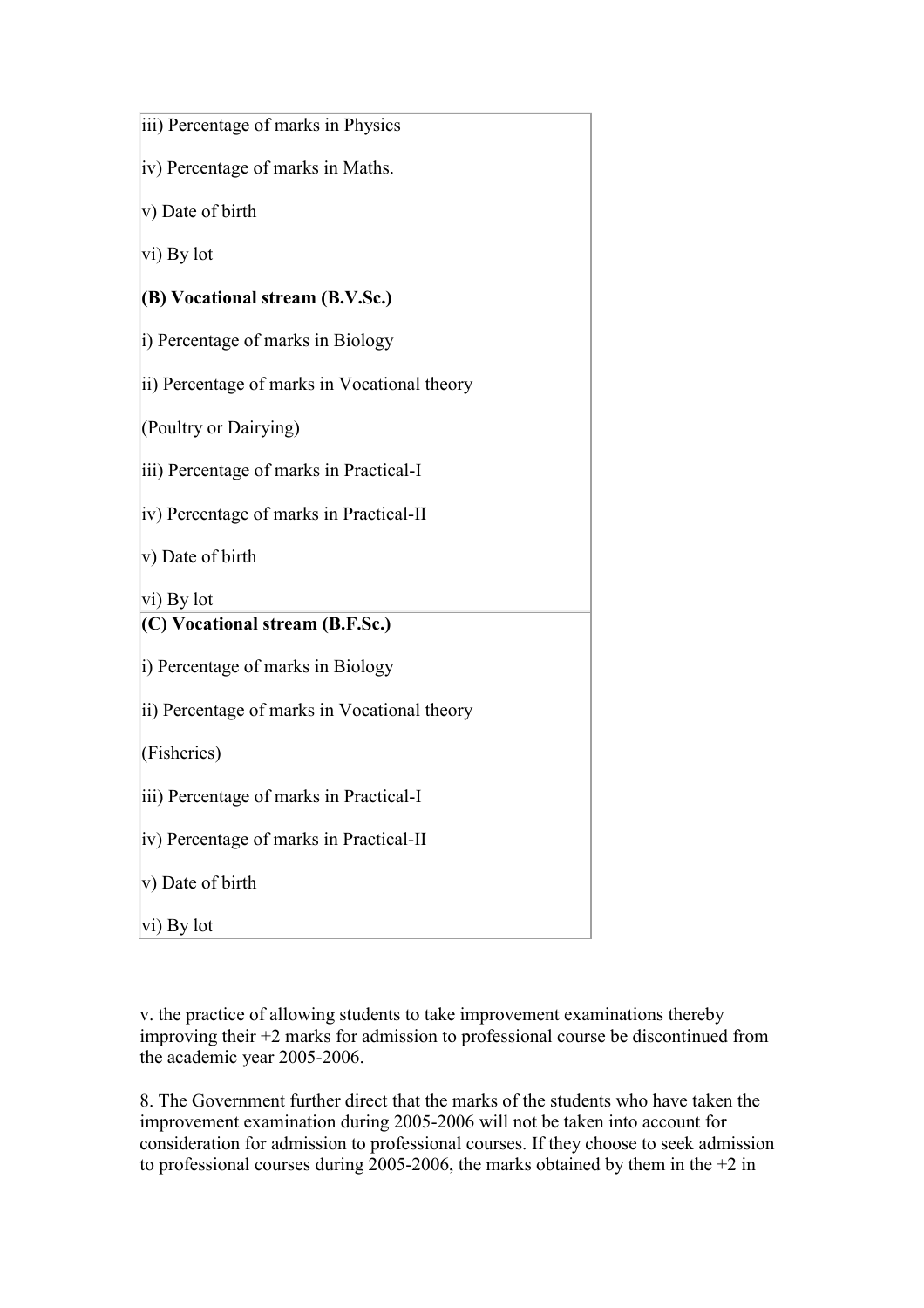their first attempt will alone be taken into account.

9. Orders in respect of Law courses will be issued separately.

10. All the Single Window Agencies and the departments concerned are requested to take necessary further action in the matter immediately.

11. This order comes into effect forthwith.

(By order of the Governor)

### **K.S.SRIPATHI, SECRETARY TO GOVERNMENT.**

To

The Registrar, Anna University, Chennai-25.

The Commissioner of Technical Education, Chennai.25.

The Director of Medical Education, Chennai-10.

The Director of Legal Studies, Chennai.35

The Director of School Education, Chennai.6.

The Director of Government Examinations, Chennai.6.

The Director of Agriculture, Chennai.5.

The Director of Fisheries, Chennai.18.

The Registrar, Veterinary University, Chennai-7.

The Registrar, The Tamil Nadu Ambedkar Law University, Chennai.28

The Registrar, Tamil Nadu Agriculture University, Coimbatore.

The Registrar, Dr. M.G.R. Medical University, Chennai.32

The Registrars of all Universities.

The Secretary to Government/Health and Family Welfare/ School Education/Law/

Agriculture/Animal Husbandry and Fisheries/Environment and Forest Department, Chennai 9

The Chief Secretary to Government,Chennai-9.

The Secretary to Government ,Finance Department,Chennai-9.